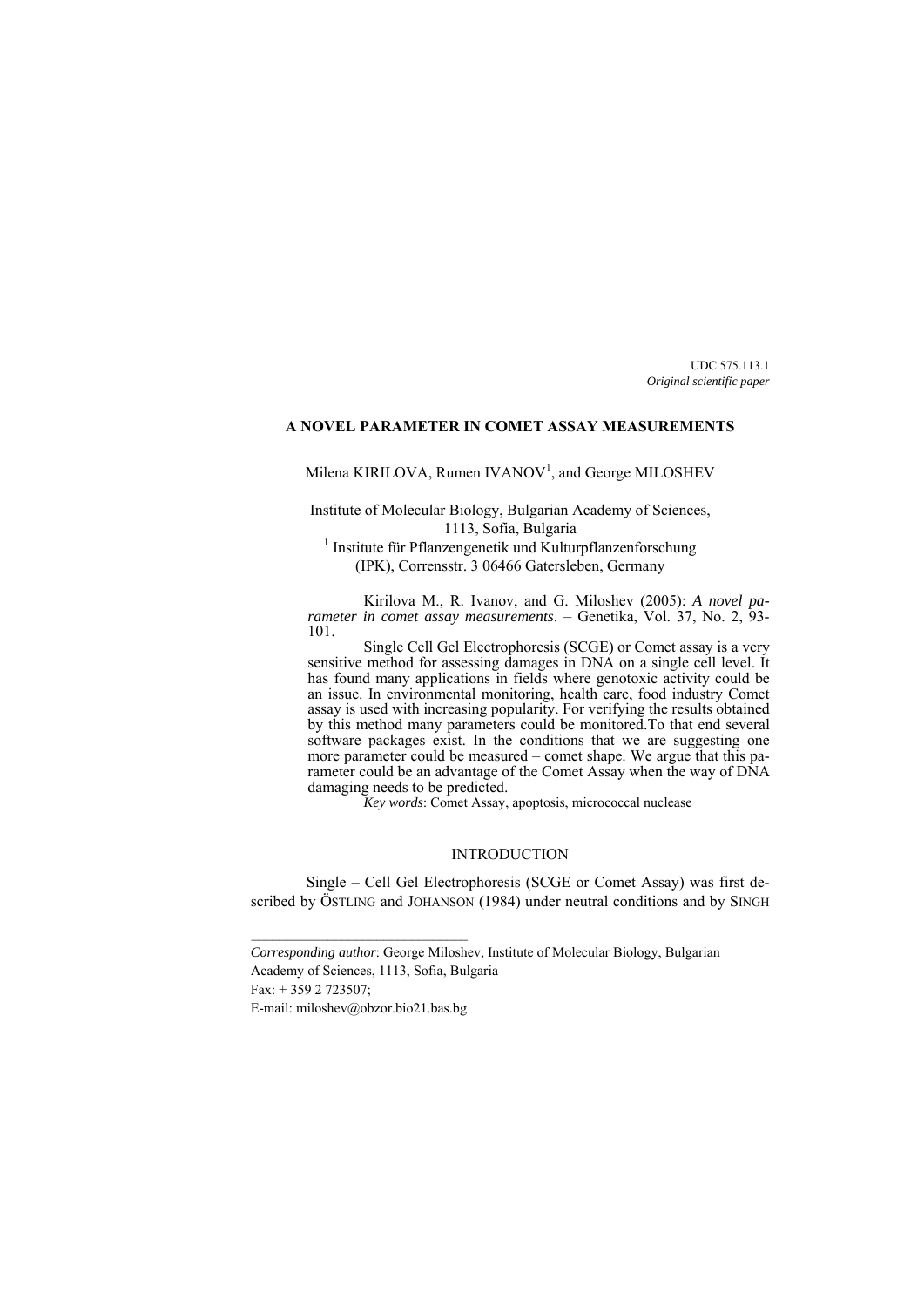*et al*. (1988) and OLIVE (1990) under alkaline conditions, as a simple protocol for determining genotoxic events in single cells. With its simplicity, sensitivity, speed and economy the assay has become one of the standart methods for assessing DNA damage with applications in genotoxicity testing, human biomonitoring and molecular epidemiology, as well as fundamental research in DNA damage and repair (COLLINS, 2004; MCKELVEY-MARTIN *et al.,* 1993; FAIRBAIRN *et al.,* 1995; ROJAS *et al*., 1999). Briefly, Comet Assay includes the following steps: embedding of cells in agarose, lysis, electrophoresis, staining with a fluorescent DNA dye and visualization under fluorescent microscope. The electric field during the electrophoretic stage forces the damaged DNA out of the cell nucleus which leads to a characteristic comet-like appearance. Usually a comet consists of a head, this is the residual nucleus, representing the non-damaged DNA, a halo and a tail, formed by the damaged DNA. Changing pH conditions during electrophoresis helps to discriminate between different DNA damages: the neutral assay identifies doublestrand breaks (ÖSTLING and JOHANSON 1984), while the alkaline variant detects single-strand, double-strand DNA breaks, alkali-labile sites (ALS) and DNA-DNA / DNA-protein cross-linking (SINGH *et al*., 1988; OLIVE *et al*.,1990). Having in mind that almost all genotoxic agents induce predominantly single-strand DNA breaks and/or ALS, the alkaline version of the assay is more sensitive for identifying genotoxic agents (TICE *et al*., 2000). An expert panel has designed recommendations for performing the Comet assay as an effort to standartize it. However, the same panel stated that other conditions should be applied when Comet Assay is aimed to fulfill specific requirements (TICE *et al*., 2000; HARTMANN *et al*., 2003).

There are several methods for quantifying the damaging potential of a given chemical agent by the method Comet Assay. The simplest one determines the proportion of cells with tails; another one classifies the comets into several categories, where DNA migration could be calculated by assigning a numerical value to each migration class (GEDIK *et al*., 1992; KOBAYASHI *et al*., 1995). Tail moment TM is a more elaborate measurement which includes the length of the comet tails and an intensity parameter (OLIVE *et al*., 1990). There are many specialized software packages that greatly facilitate comet calculations. The most commonly used parameters are tail length, relative fluorescence intensity of head and tail and tail moment. At least more than 40 different parameters can be performed.

Micrococcal nuclease (MNase) was first described by CUNNINGHAM *et al*., who in 1956 recovered a deoxyribonuclease from culture supernatant of the bacterium *Staphylococcus aureus*. This extracellular nuclease has a specificity for DNA cleavage in the linker region between nucleosomes, which has led to its extensive use in chromatin studies (NOLL, 1974). Limited micrococcal nuclease digestion of chromatin results in the well-known nucleosome ladder (TELFORD and STEWART, 1989). On the contrary, hydrogen peroxide, which causes hydroxyl radical-induced DNA cleavage, is not restrained by cellular structure and is quite independent of the packaging of DNA into chromatin. It is often used as a reporter in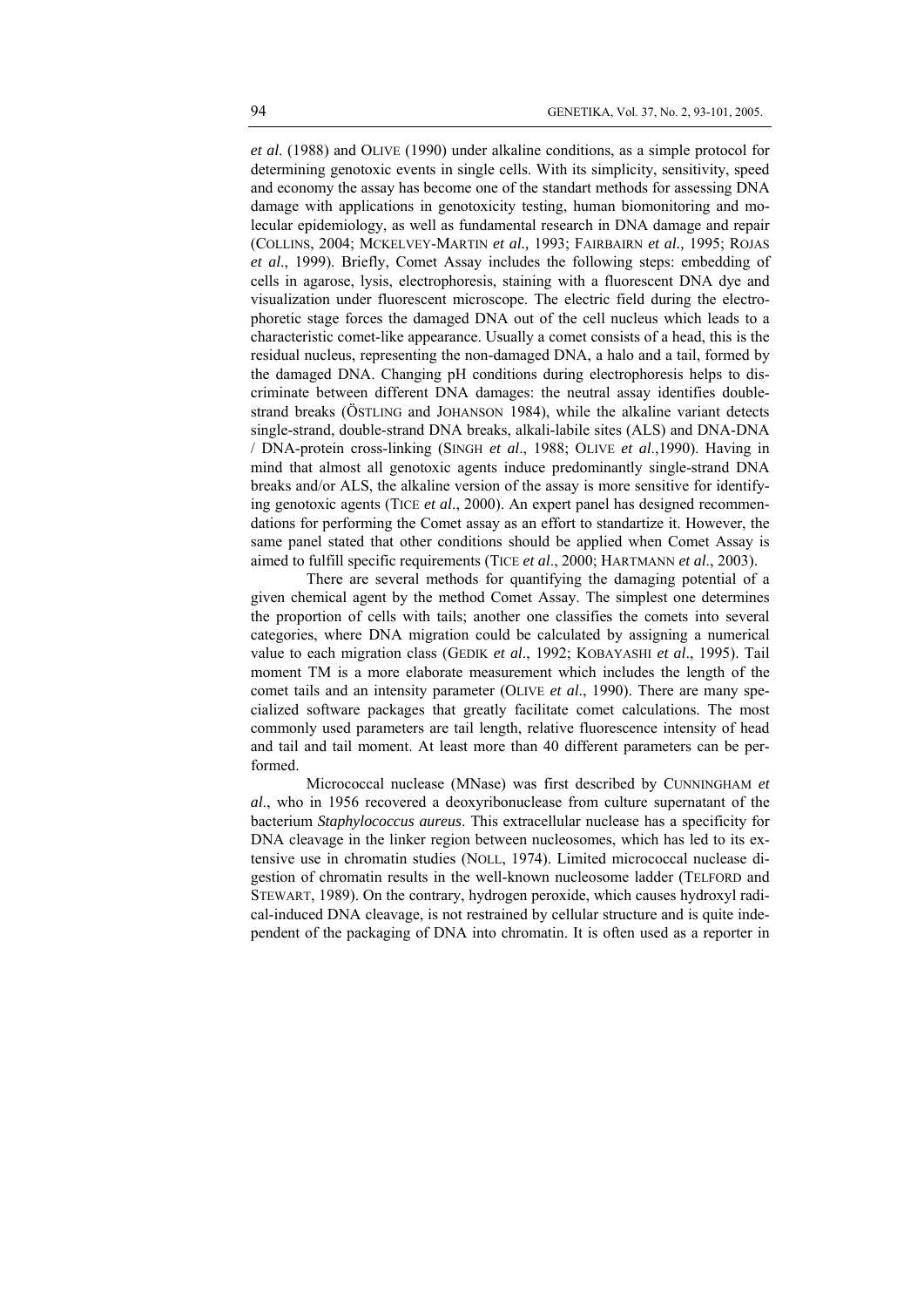Comet Assay applications (MCCARTHY *et al.*, 1997). Both H<sub>2</sub>O<sub>2</sub> and MNase hydrolyse DNA in an extensively different manner.

The programmed cell death, called apoptosis is controlled by a genetic mechanism (FAIRBAIRN *et al*., 1996). One of the most characteristic biochemical phenomena of apoptosis induced cells is DNA fragmentation to 180-200 bp by endonucleases in the linker region between nucleosomes (OLIVE *et al*., 1995), which produces micrococcal nuclease-like DNA ladder pattern. It is considered that Comet Assay could be used for detecting DNA fragmentation in apoptotic cells and it is acknowledged that apoptotic cells exhibit specific comet appearance (OLIVE and BANATH, 1995; GODARD *et al*., 1999a; FLORENT *et al*., 1999; CHOUCROUN *et al*., 2001). However, comet characteristic such as the general comet appearance and shape have received little or no attention. We consider that comet shape is another one parameter which can be additionally used in Comet Assay calculations. We called it  $S_c$  which means shape of a comet. Furthermore, we think that the shape of a comet gives us useful information about how different chemical agents act on the molecule of DNA. In this study we compared various comet shapes, obtained by different DNA cutting agents. Here, we argue that by otherwise uniform Comet Assay conditions the mode of action of the agent affects the comet appearance in a unique way, suggesting comet shape application in Comet Assay measurements.

## MATERIALS AND METHODS

**Cell culture** - K 562 (ATCC) cells were derived from human erythroleukemia and were grown in RPMI 1640 medium (Sigma), supplemented with 10 % bovine serum to a concentration of approximately  $10^6$  cells/ml at  $37^{\circ}$ C in a humidified atmosphere of 5%  $CO<sub>2</sub>$  and 95% air. For each experiment cell viability was tested using cell viability trypan blue test.

### TREATMENT WITH DNA CUTTING AGENTS

**H<sub>2</sub>O<sub>2</sub>** treatment - ells were suspended in a phosphate-buffered saline 1 x PBS (2.68mM KCl, 1.47mM KH<sub>2</sub> PO<sub>4</sub>, 1.37mM NaCL, 8mM Na<sub>2</sub>HPO<sub>4</sub>; pH 7) to a final density of  $1.6x\ 10^6$  cells/ml and were treated with increasing concentrations of  $H_2O_2$  for 10 minutes on ice.

**Micrococcal nuclease treatment** - Cells were resuspended in 1 x PBS, pH 7. Aliquotes of 50 μl cells were mixed with 50 μl 1.4% low-gelling agarose type VII (Sigma). The agarose-cell suspension was quickly layered on a precoated with normal agarose type II-A (Sigma) glass slide and covered with a coverslip to allow the gel to spread. Incubation on ice for 5 min was performed. After that coverslips were removed. 100 μl of micrococcal dilutions (MBI Fermentas) in MNase buffer (M Sorbitol, 5mM CaCl<sub>2</sub>, 10 mM Tris-HCl, pH 8, 5 mM NaCl) were applied on the surface of the gels, covered with coverslips and incubated at 37°C for 1 min. The enzyme reaction was stopped by immersing the slides into lysis solution.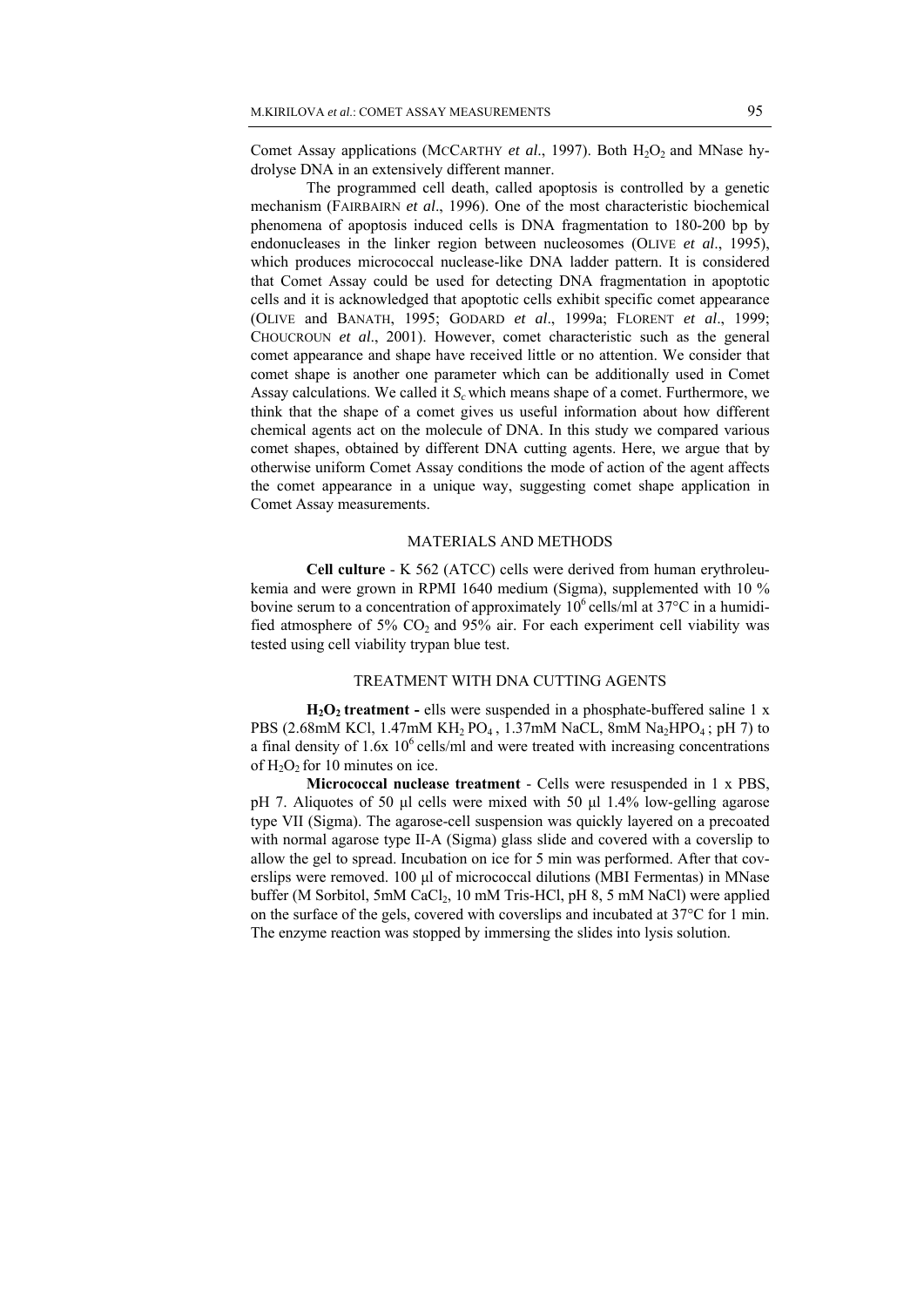**Apoptosis induction** - Exponential cultures  $(4 \times 10^5 \text{ cells/ml})$  were treated with 200 ng/ml Actinomycin D (Sigma) for 2 hours at 37°C (KRESSEL and GROSCURTH, 1994; ZHANG *et al*., 2000). Cells were washed with 1 x PBS, resuspended in fresh medium and incubation continued. Aliquotes were taken at 2, 4, 6, 8 and 10 hours after Actinomycin D addition. Apoptosis was visually monitored by counting the cells with blebbing membrane (CHOUCROUN *et al*., 2001) and by FACS analysis (GODARD *et al*., 1999b). The percentage of cells directed to apoptosis increased gradually from 20% at 2 hours after induction and reached 95-100% at 10 hours post induction.

**Comet Assay** - We performed the alkaline variant of Comet Assay, modified by OLIVE *et al*., 1989. After preparing the gels, spread on the glass slides, the latter were immediately placed in a cold lysis solution (1M NaCl, 50 mM EDTA, pH 8, 30 mM NaOH, 0.1 % N-lauroylsarcozine; pH 10) for 1 hour. DNA was denatured by incubating the slides 3 x 20 minutes in a denaturing solution (30 mM NaOH, 10 mM EDTA, pH 8; pH 12.6). Electrophoresis was conducted at 10<sup>o</sup>C for 20 minutes, 0.45 V/cm in an electrophoresis buffer (30mM NaOH, 10 mM EDTA, pH 8; pH 12.6). The glass slides were then washed with 0.5 M Tris-HCl, pH 7.5 to neutralize the alkali and were dehydrated by sequential washes in 75 and 95% ethanol for 5 min each.

The comets in the gel were stained with 0.5 µg/ml ethidium bromide and visualized by a fluorescent microscope. About 100 comets were scored and experiments with every DNA cutting agent were repeated at least three times.

### RESULTS AND DISCUSSION

Comet Assay is a technique for detecting fragmented DNA at the level of a single cell. Different DNA cutting agents have diverse mode of action. Therefore, we decided to test whether the action of MNase and  $H_2O_2$  on K 562 cells will show differences using Comet Assay. Both agents cleave DNA in a specific mannner: micrococcal nuclease cut DNA preferentially in the linker region between two nucleosomes, while  $H_2O_2$  causes hydroxyl radical-induced DNA cleavage resulting in random infliction of DNA breaks.



Fig. 1. Comets obtained by Comet Assay using different substances

In our experiments we used the alkaline variant of the method in agreement with its broadly accepted increased sensitivity (TICE *et al*., 2000) for identi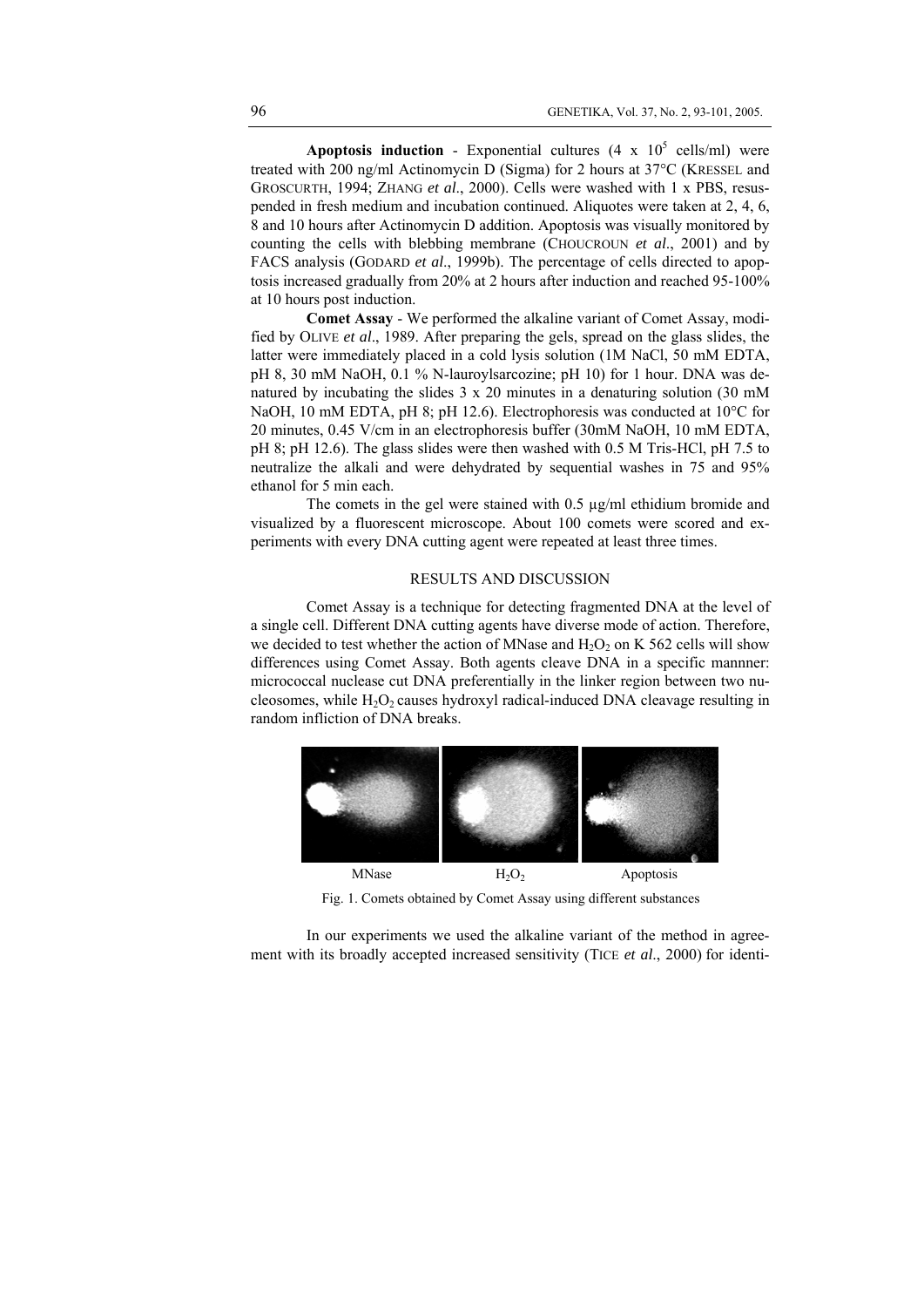fying agents with genotoxic activity. K 562 cells were treated with increasing concentrations of MNase or H<sub>2</sub>O<sub>2</sub> and then subjected to Comet Assay. (Fig. 1, MNase,  $H<sub>2</sub>O<sub>2</sub>$ ) shows typical comet images of DNA migrated toward the anode during the electrophoretic stage of the assay. The difference between comets, produced by MNase and  $H_2O_2$  is clearly visible. The comets, obtained by MNase, display a typical "bat-like" shape, while  $H_2O_2$  –obtained ones resemble balloons. As digestion proceeds these features are maintained and magnified. We have taken extra precausions to optimize the Comet Assay in order to consistently obtain slides with uniform comet populations. More than 90% of the comets were similar in size and shape. The differences of the comet shape, obtained with the two agents were reproducible in all our experiments.

In order to prove our statement that comet shape is different for different DNA cutting agents, we performed Comet Assay on cells, induced to apoptosis. It is considered that Comet Assay is a method that could be used for detection of DNA fragmentation in an apoptotic cell (OHYAMA *et al*., 1998). A well-known feature of the programmed cell death is the so-called "laddering" of genomic DNA (STEWART, 1994). When analyzed on agarose gels this digestion pattern produces a picture identical to chromatin digested with MNase (ALLEN *et al*., 1997). In our experiments K 562 cells were treated with apoptosis-inducible chemical Actynomycin D (KRESSEL and GROSCURTH, 1994; ZHANG *et al*., 2000) and then subjected to Comet assay. (Fig. 1**,** Apoptosis) shows comets, obtained from the apoptotic cells. It is easily seen that apoptotic comets resemble those of MNase and are quite different in comparison with  $H_2O_2$  –obtained ones. They have a characteristic image, which is called by others a pear-shaped, a teardrop, or large-fan like tail (BOCK *et al*., 1999; KIZILIAN *et al*., 1999; OLIVE *et al*., 1995; WILKINS *et al*., 2002). It is considered that this spread migrated DNA is indicative of apoptotic cells.



Fig. 2. Comet shape could be mathematically calculated. The image of a comet was separated into equally distributed grids. The longitude of each grid was measured and the shape was calculated by the equation *Sc= Gn.lgN.k* (for details see text)

For mathematically verifying the statement that comet shape is a novel, additional and informative parameter in Comet Assay measurements we first divided the comets, obtained with MNase and  $H_2O_2$ , into several classes regarding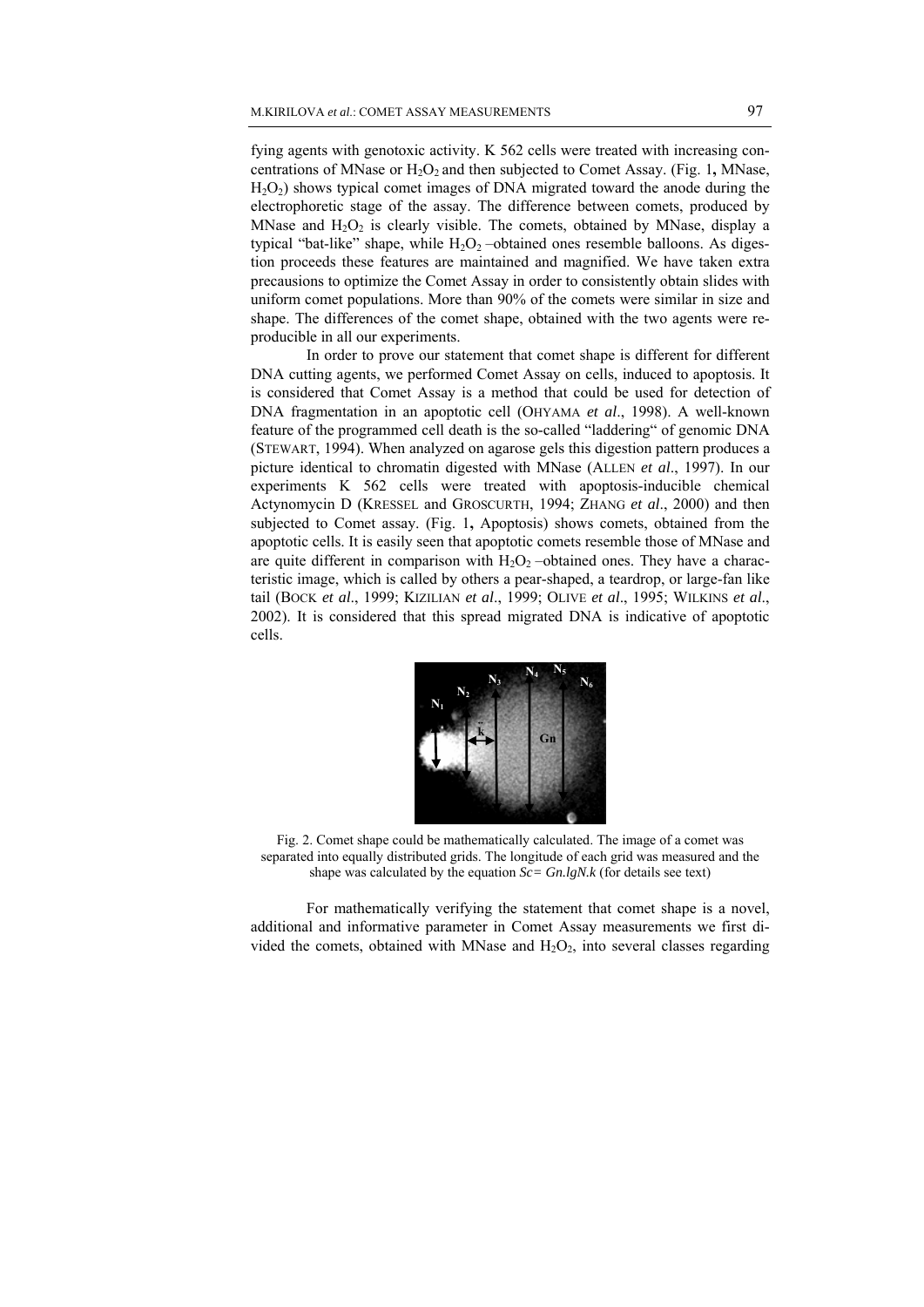their lengths (Fig. 2) . It is considered that this is a standart method for determining DNA damaging potential of a tested substance (GEDIK *et al*., 1992; KOBAYASHI *et al*., 1995). By using photoshop 6.0 software programme we divided the comets of the same class into several equally (*k*) separated perpendicular grids (*N*). After that the length of grids (*Gn)* was measured by the means of the programme. According to us, by calculating the so-called  $S_C$  (shape of a comet) which represents the length of the separate grids in the confine of a comet, we could easily differentiate between different shapes of comets, which could be expressed by the equation:

$$
S_C = Gn.lgN.k,
$$

where *Gn* means length of grid n; *N* – number of a grid;

 $k$  – distance between different grids, which is a constant;



Graphic 1. Comet shape represented by the equation: *Sc=Gn.lgN.k*

Graphic 1 is built by measuring the comet shapes (*Sc'*s), obtained by  $H<sub>2</sub>O<sub>2</sub>$ , MNase and apoptosis. It definitely shows the differences between comet shapes. Each curve on the chart connects 7 separate points, each representing the parameter *Sc* for a separate grid, encompassing the boundary of the observed comet.  $H_2O_2$  and MNase curves present a well seen difference, which can be explained by the different mode of action of the two agents.

Our results show that comet shapes of apoptotic cells resemble those of MNase ones (Fig. 1, compare MNase with Apoptosis). Graphic 1 unambiguously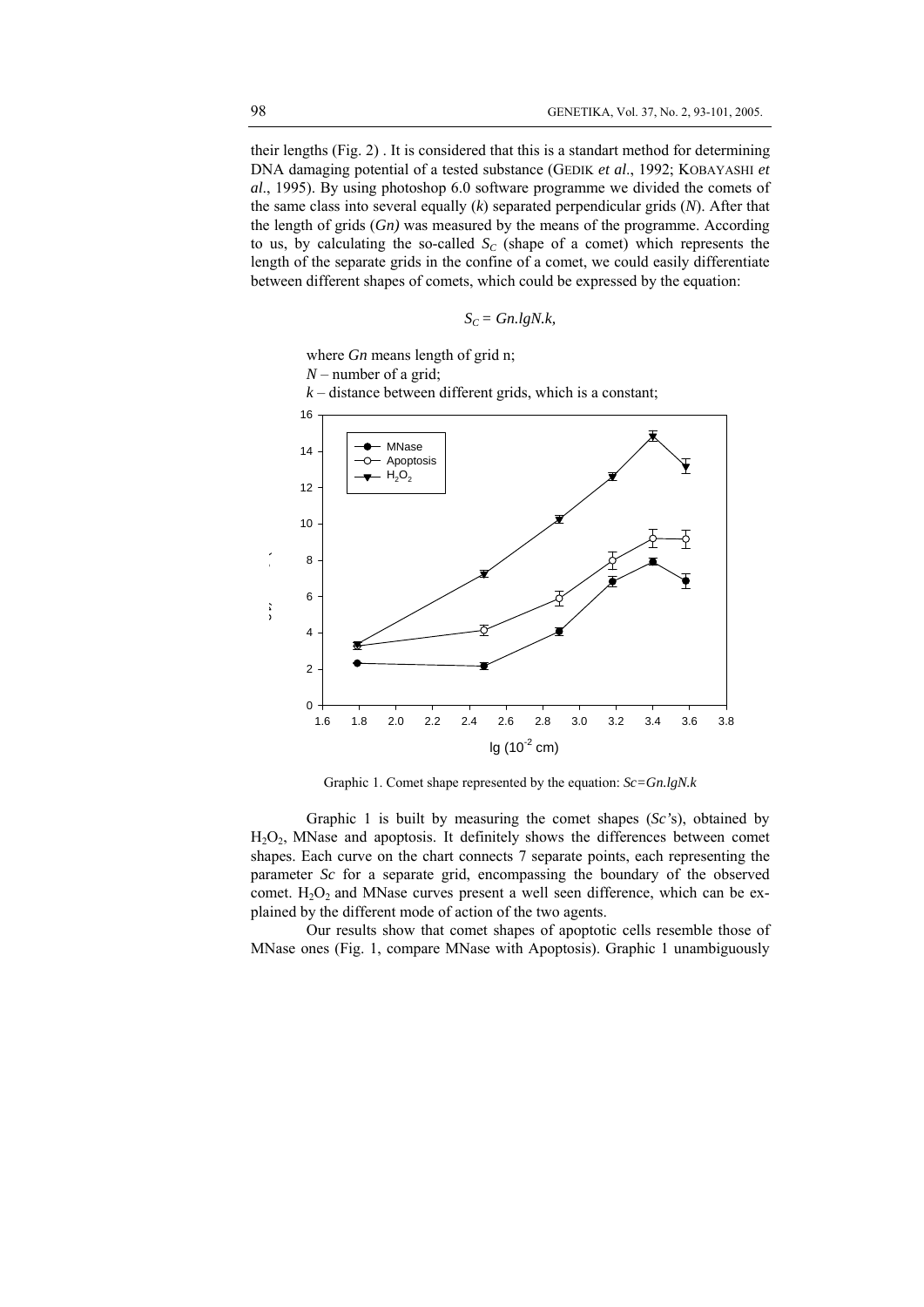proves this statement. The curve of apoptotic comet shapes resembles the one with MNase-obtained ones. This result could be explained by the action of several MNase-like nucleases responsible for DNA internucleosomal cleavage in the process of apoptosis.

In this paper we strongly argue that the Comet shape (*Sc*) is an informative parameter for the mode of action of the tested substances. Comet Assay is a relatively new method for assessing DNA damage at the level of a single cell. Comet scoring and data maintaining are still being discussed. A lot of different parameters can be measured for determining of genotoxic chemicals. In this paper we state that a novel parameter called comet shape (*Sc*) could be used for differentiating between diverse mode of action of DNA cutting agents. Comet shape could bring an additional, useful information about DNA damage specificity.

> Received February 17th, 2005 Accepted April 5<sup>th</sup>, 2005

#### **REFERENCES**

- ALLEN R.T., W.J. HUNTER III, and D.K. AGRAWAL (1997): Morphological and biochemical characterization and anlysis of apoptosis. J. Pharmacol. Toxicol. Methods, *37*, 215-228.
- BOCK C., A. DUBE, K.O. GREULICH, and P.K. GUPTA (1999): Identification by microscopically controlled comet assay of peritoneal macrophages in a mixture of peritoneal exudate for DNA strand break analysis. Mutat. Res., *439*, 171-181.
- CHOUCROUN P., D. GILLET, G. DORANGE, B. SAWICKI, and J.D. DEWITTE ( 2001): Comet assay and early apoptosis. Mutat. Res., *478*, 89-96.
- COLLINS A.R. (2004): The comet assay for DNA damage and repair. Mol. Biothec., *26,* 249-261.
- FAIRBAIN D.W., D.K. WALBURGER, J.J. FAIRBAIRN, and K.L. O'NEILL (1996): Key morphologic changes and DNA strand breaks in human lymphoid cells: Discriminating apoptosis from necrosis. Scanning, *18*, 407-416.
- FAIRBAIN D.W., P.L. OLIVE, and K.L. O'NEILL (1995): The Comet assay: a comprehensive review. Mutat. Res., *339,* 37-59.
- FLORENT M., T. GODART, J.-J. BALLET, P. GAUDUCHON, and B. SOAL (1999): Detection by the comet assay of apoptosis induced in lymphoid cell lines after growth factor deprivation. Cell Biol. Toxicol., *15*, 185-192.
- GEDIK C.M., S.W.B. EWEN, and A.R. COLLINS (1992): Single-cell gel electrophoresis applied to the analysis of UV-C damage and its repair in human cells. Int. J. Radiat. Biol., *62,* 313-320.
- GODART T., E. DESLANDES, P. LEBAILLY, C. VIGREUX, F. SICHEL, J.-M. POUL, and P. GAUDUCHON (1999a): Early detection of staurosporine-induced apoptosis by comet assay and annexin V assays. Histochem Cell Biol., *112*, 155-161.
- GODART T., E. DESLANDES, P. LEBAILLY, C. VIGREUX, L. POULAIN, F. SICHEL, J.-M. POUL, and P. GAUDUCHON (1999b): Comet assay and DNA flow cytometry analysis of staurosporine-induced apoptosis. Cytometry, *36*, 117-122.
- HARTMANN A., E. AGURELL, C. BEEVERS, S. BRENDLER-SCHWAAB, B. BURLINSON, A. COLLINS, A. SMITH, G. SPEIT, V. THYBAUD, and R.R. TICE (2003): Recommendations for conducting the *in vivo* alkaline comet assay. Mutagenesis, *81*, 45-51.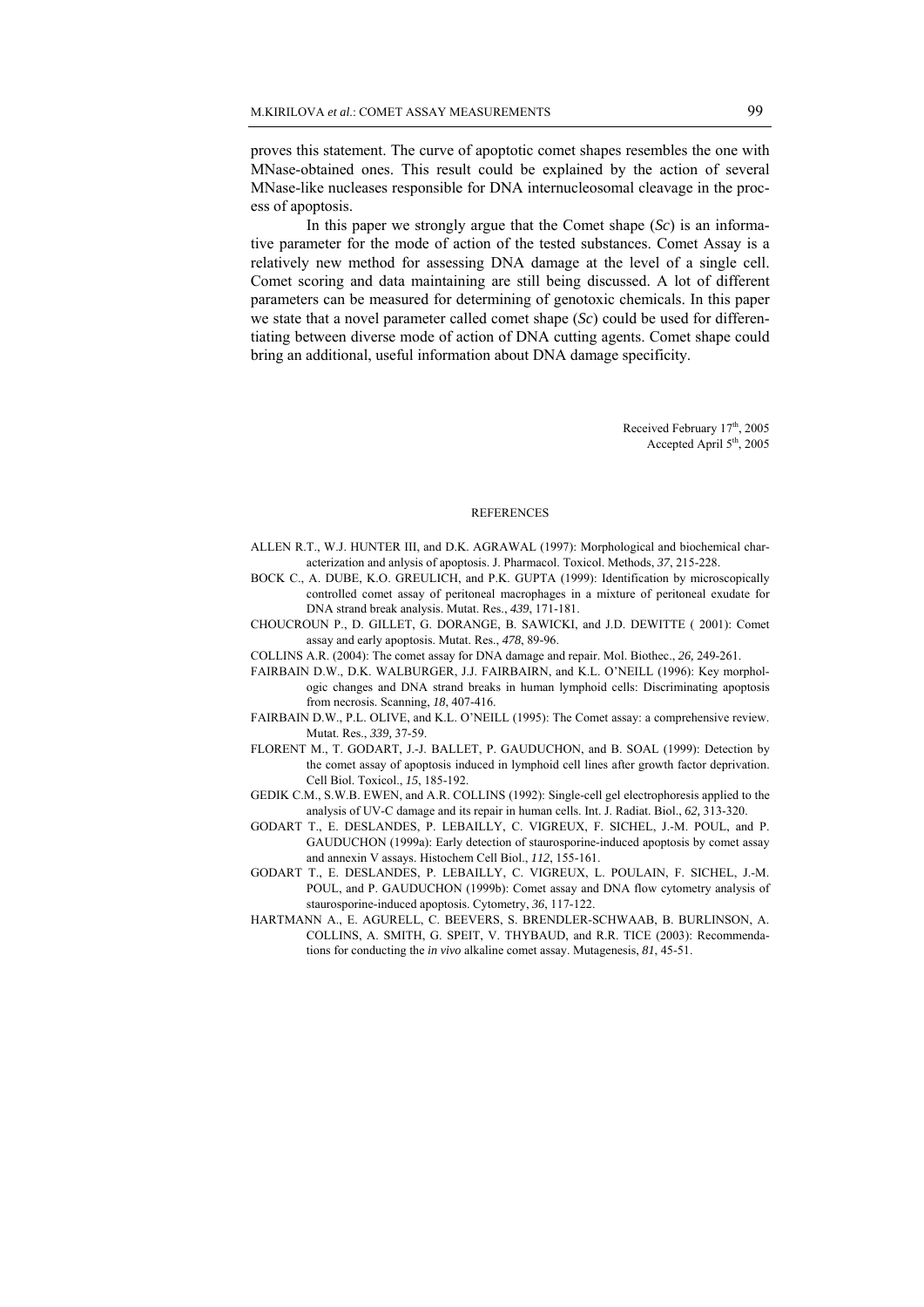- KIZILIAN N., R.C. WILKINS, P. REINHARDT, C. FERREROTTO, J.R.N. MCLEAN, and J.P. MCNAMEE (1999): Silver-stained comet assay for detection of apoptosis. Biotechniques, *27*, 926-930.
- KOBAYASHI H., C. SUGIYAMA, Y. MORIKAWA, M. HAYASHI, and T. SOFUNI (1995): A comparison between manual microscopic analysis and computerized image analysis in the single cell gel electrophoresis assay. MMS Commun., *3*, 103-115.
- KRESSEL M. and P. GROSCURTH (1994): Distinction of apoptotic and necrotic cell death by *in situ*  labeling of fragmented DNA. Cell Tissue Res., *278*, 549-556.
- MCCARTHY P.J., S.F. SWEETMAN, P.G. MCKENNA, and V.J. MCKELVEY-MARTIN (1997): Evaluation of manual and image quantification of DNA damage in the alkaline Comet assay. Mutagenesis, *12*, 249-251.
- MCKELVEY-MARTIN V.J., M.H.L. GREEN, P. SCHMEZER, B.L. POOL-ZOBEL, M.P. DEMEO, and A. COLLINS (1993): The single cell gel electrophoresis assay (comet assay): a European review. Mutat. Res., *288,* 47-63.
- NOLL M. (1974): Subunit structure of chromatin. Nature, *251*, 249-251.
- OLIVE P.L., J.P. BANATH, and R.E. DURAND (1990): Heterogeniety in radiation-induced DNA damage and repair in tumour and normal cells measured using the "Comet" assay. Radiat. Res., *122*, 86-94.
- OLIVE P.L. and J.P. BANATH (1995): Sizing highly fragmented DNA in individual apoptotic cells using the comet assay and a DNA crosslinking agent. Exp. Cell Res., *221*, 19-26.
- ÖSTLING O. and K.J. JOHANSON (1984): Microelectrophoretic study of radiation-induced DNA damage in individual mammalian cells. Boichem. Biophys. Res. Commun., *123,* 291-298.
- ROJAS E., M.C. LOPEZ, and M. VALVERDE (1999): Single cell gel electrophoresis assay: methodology and applications. J. Chromat. B., *722*, 225-254.
- SINGN N.P., M.T. MCCOY, R.R. TICE, and E.L. SCHNEIDER (1988): A simple technique for quantification of low levels of DNA damage in individual cells. Exp. Cell Res., *175*, 184-191.
- STEWART B.W. (1994): Mechanisms of apoptosis: integration of genetic, biochemical, and cellular indicators. J. Natl. Canc. Inst., *86*, 1286-1296.
- TELFORD D.J. and B.W. STEWART (1989): Micrococcal nuclease: its specificity and use for chromatin analysis. Int. J. Biochem., *21*, 127-137.
- TICE R.R., E. AGURELL, D. ANDERSON, B. BURLINSON, A. HARTMANN, H. KOBAYASHI, Y. MIYMAE, E. ROJAS, J.-C. RYU, and Y.F. SASAKI (2000): Single cell gel/comet assay: guidelines for in vitro and in vivo genetic toxicology tetsing. Environ. Molec. Mutagen., *35*, 206-221.
- WILKINS R.C., D. WILKINSON, H.P. MAHARAJ, P.V. BELLIER, M.B.CYBULSKI, and R.N.MCLEAN (2002): Differential apoptotic response to ionozing radiation in subpopulations of human white blood cells. Mutat. Res., *513*, 27-36.
- ZHANG J.X., Z.K. ZHANG, H.P. SHENG, S.W. TSAO, and T.T. LOH (2000): Telomerasae activity is not related ti apoptosis in leukemia cell lines. Life Sci., *66*, 1713-1723.